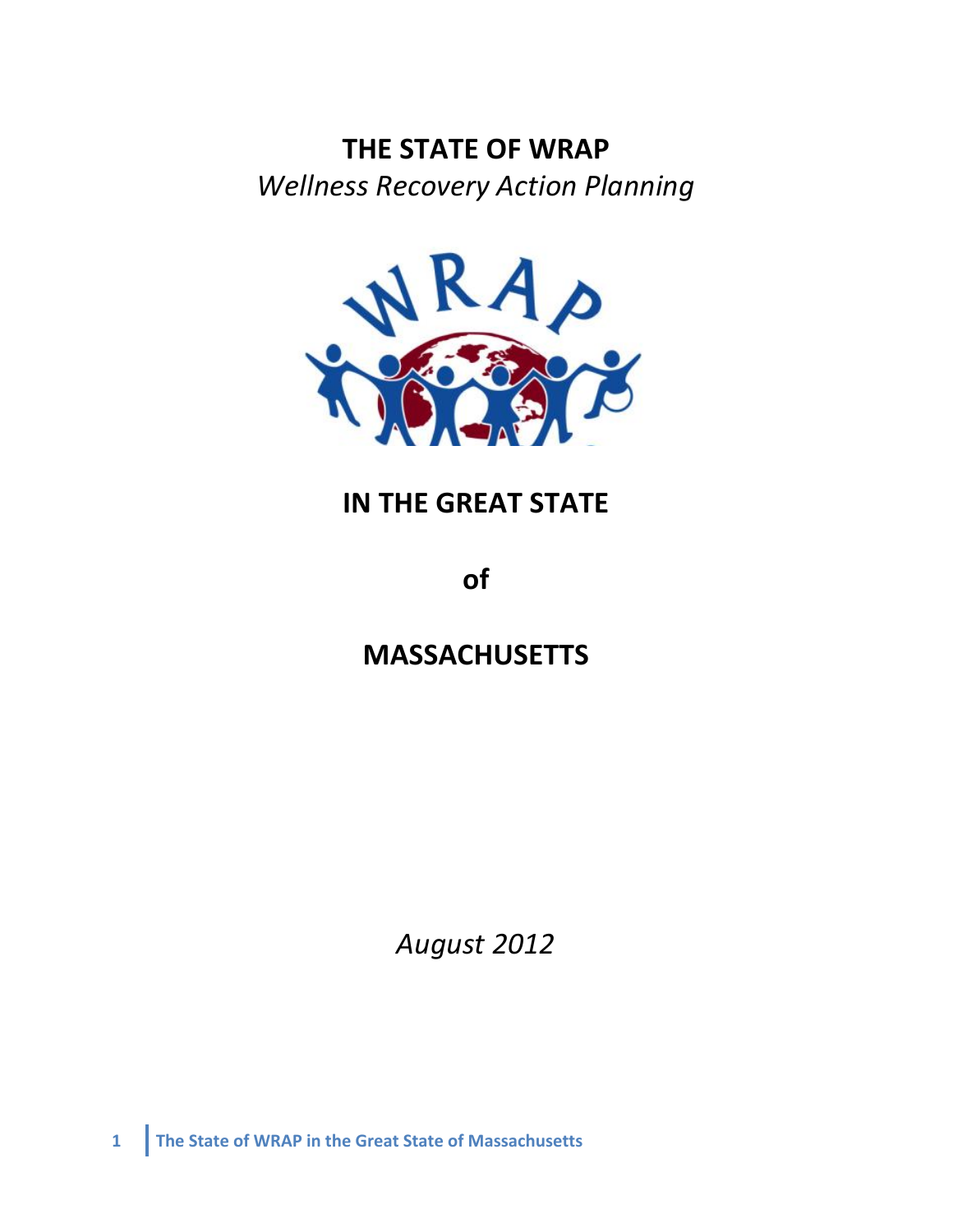# **Table of Contents**

| Appendix C:<br>Learning and Teaching WRAP as an Evidence Based 15 |
|-------------------------------------------------------------------|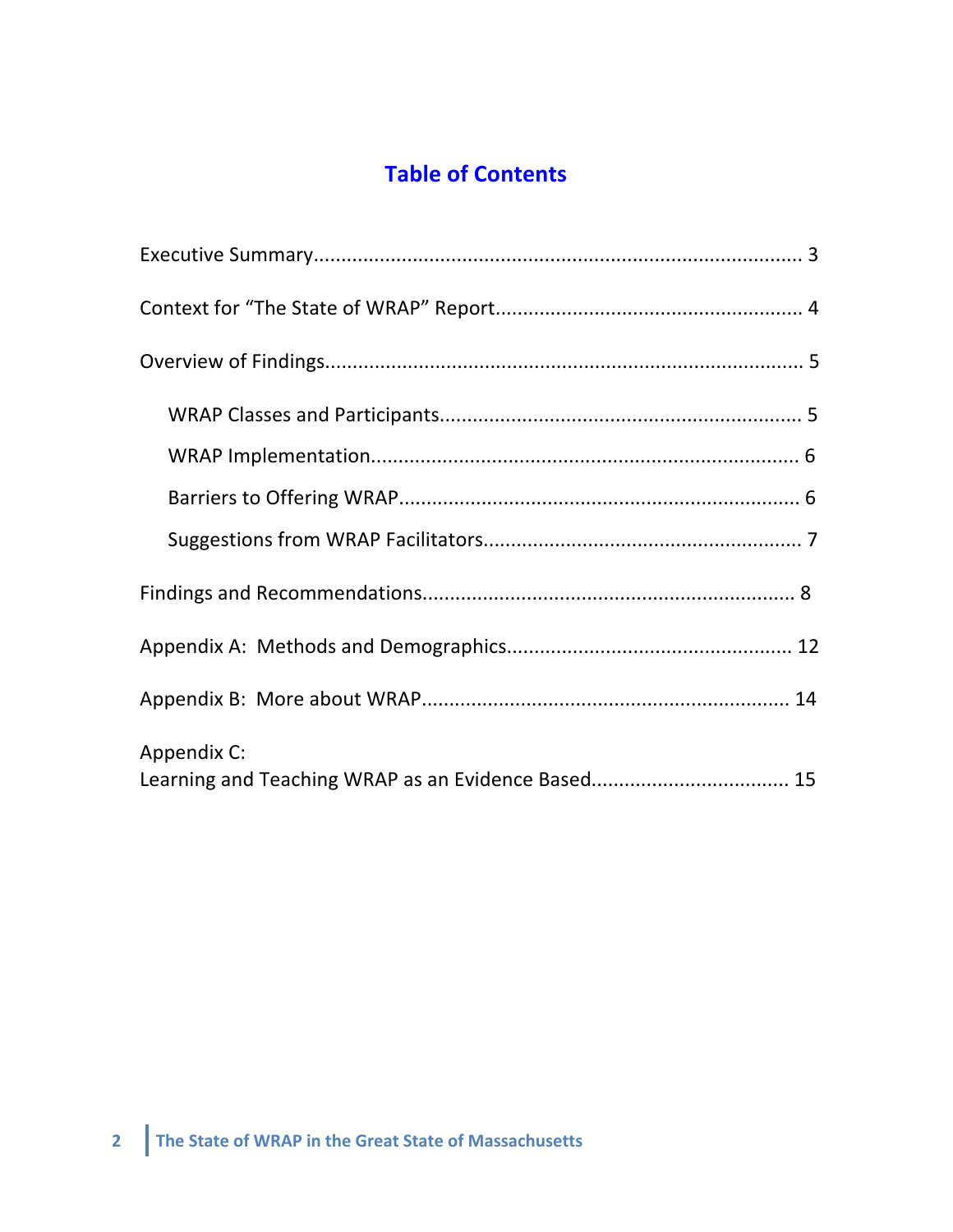# **Executive Summary**

Over the summer of 2012, The Transformation Center spoke with thirty Wellness Recovery Action Plan (WRAP) facilitators from every region of MA, individually and in small groups. The goal of this survey was to learn how people use and promote WRAP, an evidence based practice.

#### Recommendations in the report are based on these findings:

- 1. Trained WRAP facilitators are vitally needed statewide.
- 2. Structures and support are necessary to the fidelity of WRAP and to its values and ethics.
- 3. Engagement and access to WRAP is essential to a recovery-oriented system.
- 4. The format of WRAP classes impact outcomes.
- 5. WRAP benefits from resource sharing and requires funding.
- 6. Facilitators envision a statewide "WRAP Center and Clearinghouse".

# **WRAP Classes and Participants**

From this survey, we know that between 2001 and 2012 roughly 143 WRAP class series were held in Massachusetts with 1,156 participants. Most occurred since 2006, with about 131 classes and 948 participants. The comment we heard most often from facilitators was:

## *People get excited by WRAP!*

## **WRAP Implementation**

Representatives from five agencies said that the implementation of WRAP was fully supported by their executive leaders. Nine organizations were described as having both broad awareness and relatively strong support for WRAP. WRAP facilitators at at least six agencies, however, did not feel that WRAP has been supported adequately.

## **Barriers to offering WRAP**

The most frequently mentioned barriers to offering WRAP fell into three related categories:

- 1) There are not enough trained facilitators.
- 2) Multiple demands on peer specialists' workloads conflict with the time and preparation required to run a successful series of classes.
- 3) Resources are limited.

# **Suggestions from WRAP facilitators**

WRAP facilitators stated repeatedly and in a variety of ways that they wanted more opportunities to share WRAP with their coworkers and peers and more time to promote and run classes.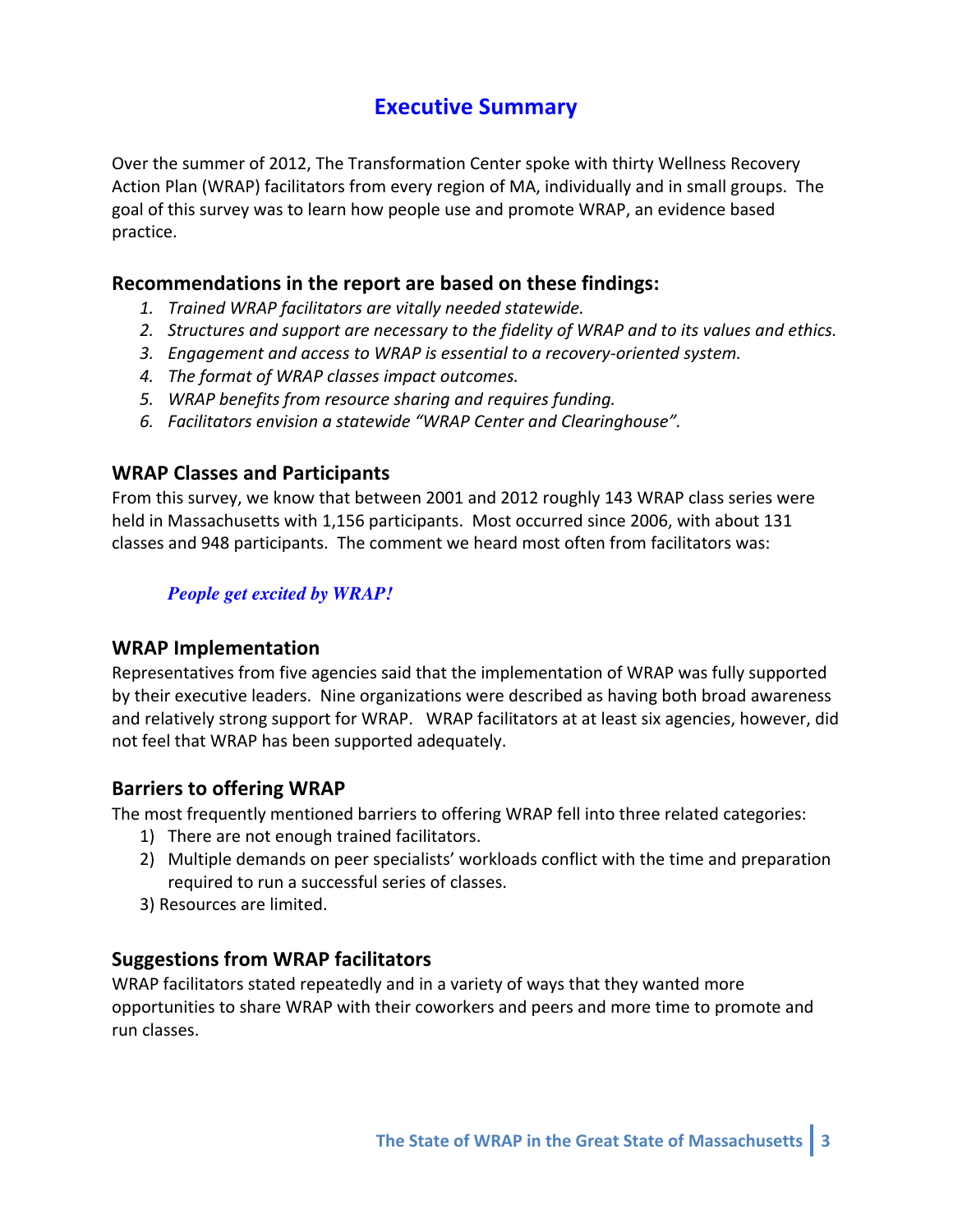# **Context for "The State of WRAP" Report**

Trends and practices that support Wellness Recovery Action Planning (WRAP) in Massachusetts are reported below. The Transformation Center, with the support of DMH, spoke with thirty WRAP facilitators from every region of MA in the summer of 2012 to learn how people use and promote WRAP, an evidence based practice. A few comments from facilitators *(in italics)* are included.

## *We are using wellness tools at the office. WRAP is changing the way people look at recovery.*

Mary Ellen Copeland developed WRAP based on what she learned through her experience and from other people about how they, too, struggled and overcame mental health challenges effectively and safely. WRAP is a self-designed, creative, strengths-based, framework for recovery planning that empowers people who use it to seek hope, self-knowledge and futureoriented choices in their life. It has been researched extensively and has been found to decrease signs of depression and anxiety and to increase individuals' personal confidence and goal orientation. WRAP is recognized by the Federal Substance Abuse and Mental Health Service Administration (SAMSHA) as an Evidenced Based Practice. The Federal EBP Registry summary is at: http://nrepp.samhsa.gov/ViewIntervention.aspx?id=208.

The values and ethics of WRAP are the cornerstone of Dr. Copeland's work and insure a supportive environment for learning. They are based on the premise that there is hope, that people can get well, stay well for long periods of time and do the things they want to do with their lives. WRAP is entirely voluntary, each individual decides who can see and cannot see their WRAP. Someone's WRAP is not necessarily written but may be expressed in song, poem, picture, photos or another method the person chooses. The person is seen as the 'expert' on him or herself. A video interview and overview of WRAP with Mary Ellen Copeland and Matthew Federici, Executive Director of the Copeland Center is online at http://www.mpuuc.org/mentalhealth/mentalTVWRAP.html

WRAP and its values and ethics embody the kind of tool that DMH calls for in its mission statement. It provides a trustworthy framework of support "to meet the mental health recovery needs of individuals of all ages, enabling them to live, work, and participate in their *communities...and establishes standards...to promote recovery".* http://www.mass.gov/eohhs/gov/departments/dmh/

#### *I use WRAP with people who are in transition from the hospital to the community.*

#### *Doing WRAP has kept me out of the hospital.*

The intended audience for this report includes the MA Department of Mental Health, MA Behavioral Health Partnership (MBHP) and other funders; Recovery Learning Communities and other peer-run organizations; provider agencies, hospitals and community programs; WRAP facilitators and people who have used their own WRAP. The recommendations are aimed at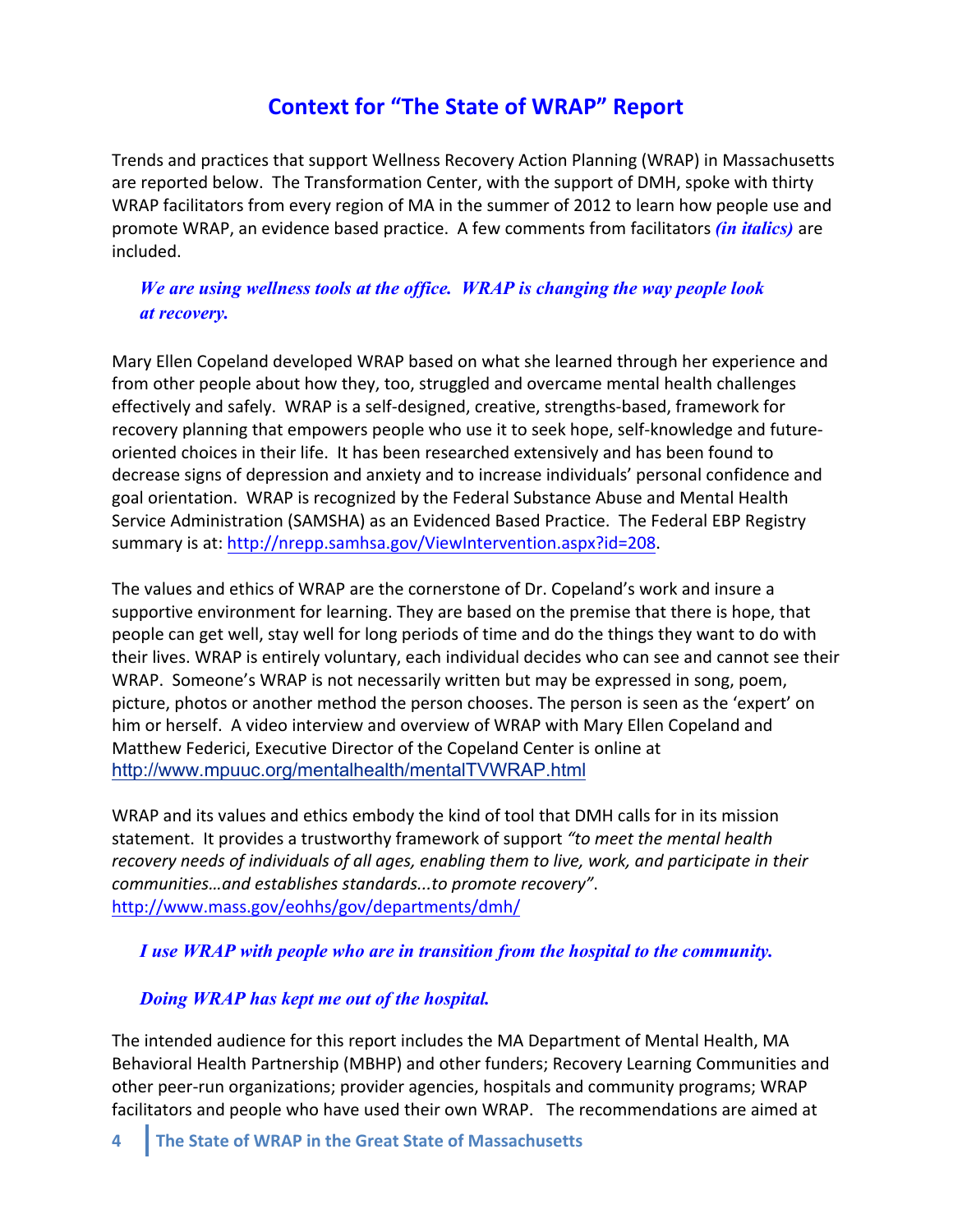promoting WRAP and its ethics and standards in a variety of communities. The Transformation Center hopes to inspire more people to lend their support to the successful implementation and ongoing use of this evidence based practice.

The appendix includes a chart outlining the Copeland Center's learning, training and certification sequence for WRAP, more links and information about the evidence base for WRAP, a summary of how information was gathered for this report and demographic data about who contributed to this survey.

# **Overview of Findings**

Recommendations in the report are based on these findings:

- 1. Trained WRAP facilitators are vitally needed statewide.
- 2. Structures and support are necessary to the fidelity of WRAP and to its values and *ethics.*
- 3. Engagement and access to WRAP is essential to a recovery-oriented system.
- 4. The format of WRAP classes impact outcomes.
- *5. WRAP\*benefits\*from\*resource\*sharing and\*requires\*funding.*
- 6. Facilitators envision a statewide "WRAP Center and Clearinghouse".

#### **WRAP Classes and Participants**

From this study, we know that between 2001 and 2012 roughly 143 WRAP class series were held in Massachusetts with 1,156 participants. Most occurred since 2006, with about 131 classes and 948 participants. The comment we heard most often from facilitators was:

#### *People get excited by WRAP!*

Based on the information we gathered, there is an immediate need for at least 26 additional trained WRAP facilitators. Two trained WRAP facilitators led the majority of classes and about a quarter were taught by a single trained facilitator or co-led with someone who had not been trained. We heard about one class that was lead by a single untrained facilitator.

Classes were offered from 8 to 12 weeks for an average of a 1.5 hours each meeting. The majority of WRAP programs were offered to people connected to the host agency or program, frequently a Community Based Flexible Support (CBFS) program. Some classes have been open to the larger community.

Some organizations welcomed a mix of people who used and provided services in the same class with positive results. A few facilitators have led WRAP for agency clinicians, administrators and/or staff and added components to the WRAP binder and curriculum to address workplace issues. At least three agencies have supported workers to create a shared WRAP as a tool for improving the group's work as a team.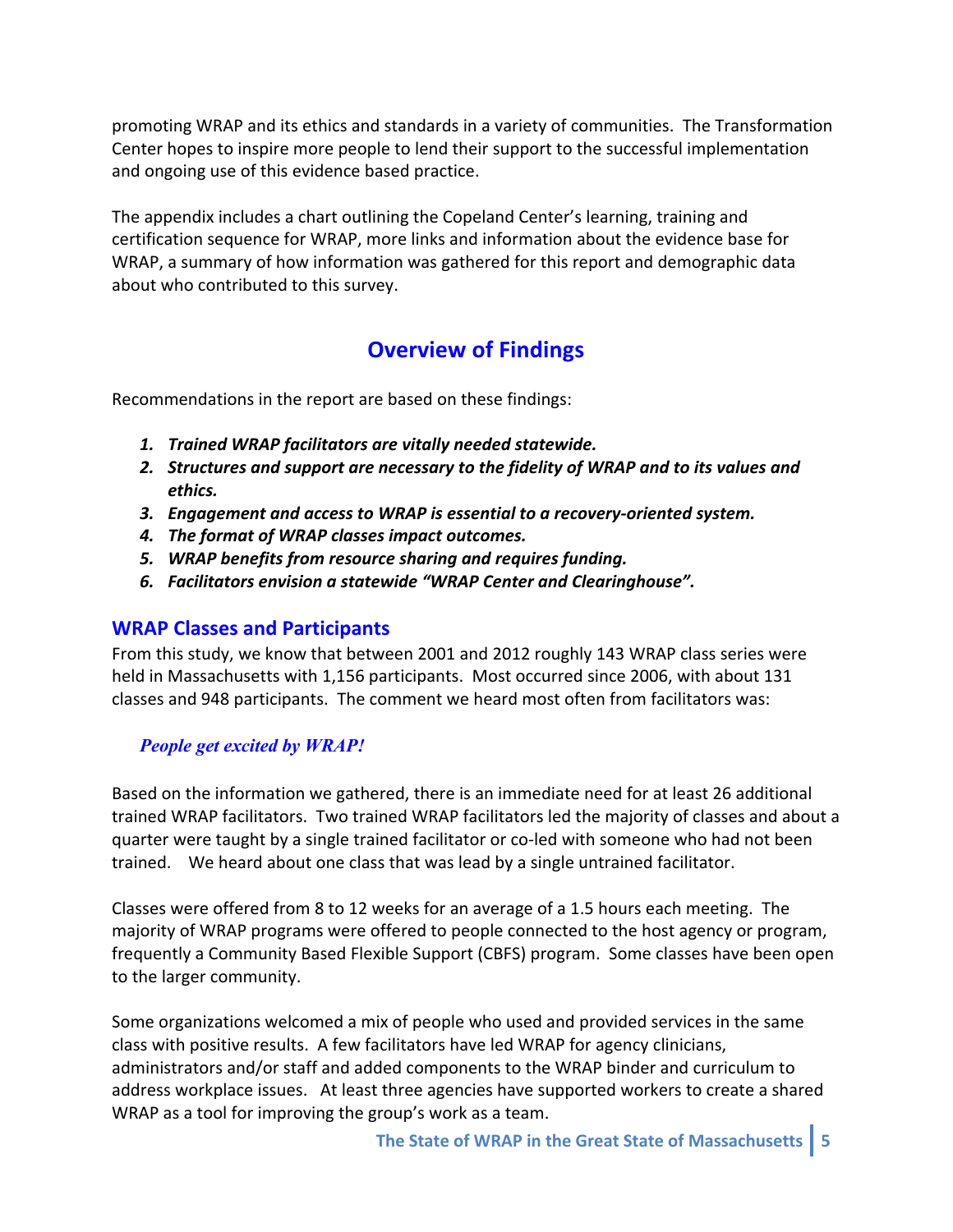Other creative ways that WRAP has been used:

- Transition from hospital to community
- Helped people, including facilitators, stay out of the hospital
- Classes with just two or three people at a time
- Capped classes at no more than twelve participants
- Teams of two to three WRAP facilitators visiting different agency sites regularly and repeatedly to make sure people know about WRAP and its values and ethics

#### **WRAP Implementation**

Representatives from five agencies said that the implementation of WRAP was fully supported by their executive leaders.

Nine organizations were described as having both broad awareness and relatively strong support for WRAP. These respondents were confident that staff at their agency understood that WRAP is entirely voluntary and controlled by the person who created it.

WRAP facilitators at at least six agencies, however, did not feel that WRAP has been supported adequately. At these agencies WRAP has repeatedly been required in treatment plans or people were pressured to do WRAP. One representative reported that the agency was actively training staff to include WRAP in every Individual Action Plan (IAP). Facilitators said that coworkers and managers had limited awareness of WRAP and did not support the fidelity and integrity of WRAP.

#### **Barriers to Offering WRAP**

The most frequently mentioned barriers to offering WRAP fell into three related categories:

#### 1) There are not enough trained facilitators.

- It is expensive to train WRAP facilitators.
- Some co-workers are not familiar with or accepting of recovery and the benefits of mutual peer support.
- It is difficult for one or two advocates to explain WRAP and gather support to run classes at an organization not familiar with WRAP.
- Only one WRAP facilitator at an organization limits the capacity to run classes with two trained facilitators.
- Staff turnover is a barrier to spreading WRAP practices, values and ethics.
- **2) Multiple demands on peer specialists' workloads conflict** with the time and preparation required to run a successful series of classes. Some of these barriers impacted the fidelity of WRAP but were not specific to WRAP.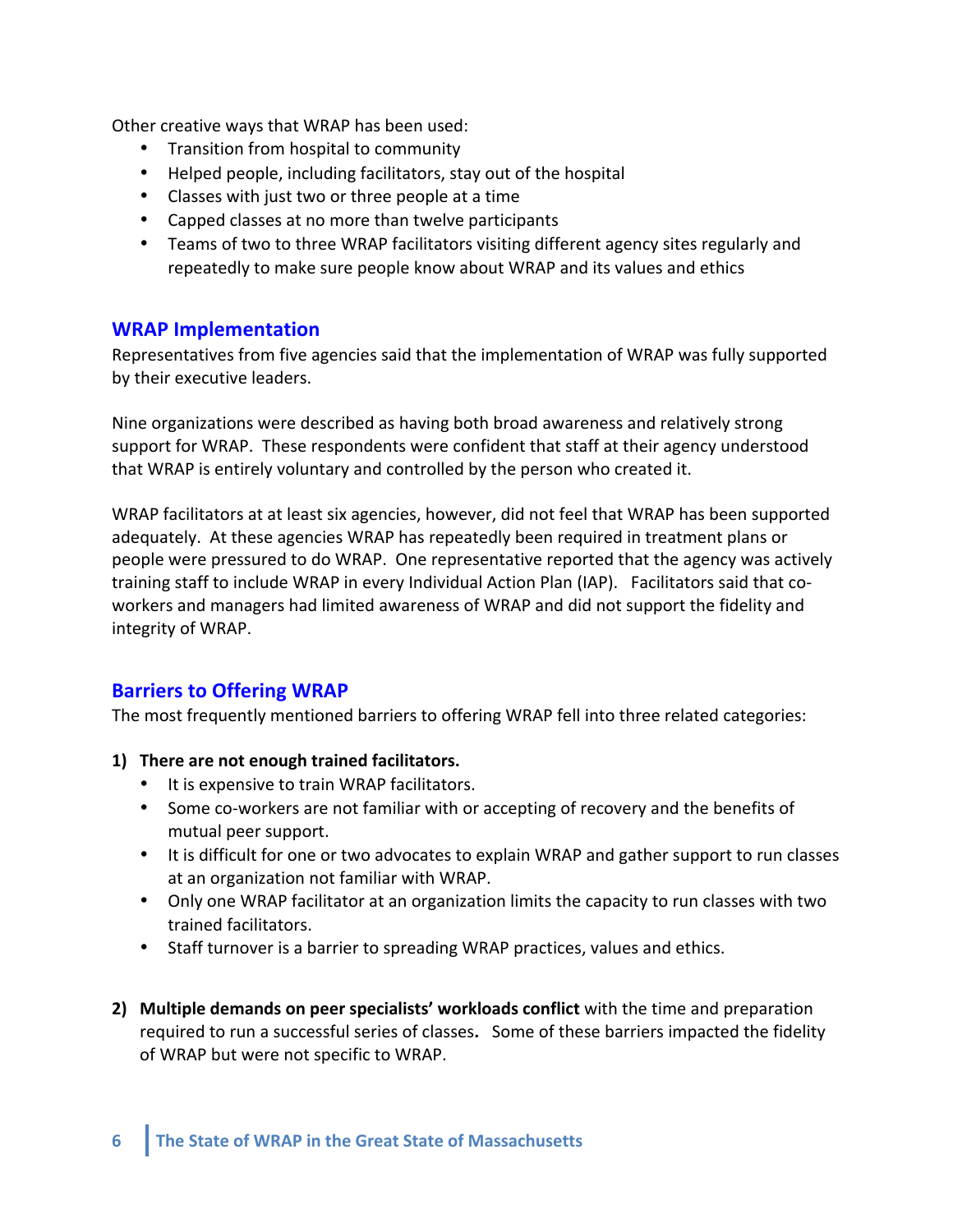- Facilitators juggle multiple person-driven and peer-driven initiatives in provider agencies, including Person Centered Planning, Whole Health and Resiliency and Vocational Peer Support groups and trainings.
- A CBFS peer specialist reported being responsible for offering peer support to 160 people.
- The transportation required to gather a weekly WRAP class is difficult to provide and coordinate.!
- Peer workers still face the stigma, pressure and discrimination of being paid at a lower rate than other mental health providers, even as they are expected to initiate and lead a variety of new recovery initiatives.

#### **3) Resources are limited.**

- Easily understood text and visual WRAP materials are not widely available. One facilitator told us that 65% of DMH clients have difficulty with reading and writing.
- There is an unmet demand for WRAP classes taught in Spanish.
- Not all WRAP trainers have access or experience using the powerpoint resources.

# **Suggestions from WRAP Facilitators**

WRAP facilitators stated repeatedly and in a variety of ways that they wanted more opportunities to share WRAP with their coworkers and peers and more time to promote and run classes. Comments included:

- *WRAP is exciting! We need more opportunities to do WRAP trainings.*
- *Keep managers and peer specialist supervisors informed about when and where there are WRAP classes and any updates to WRAP materials.*
- *I would like to be part of an organized, well-publicized group for anyone taking facilitator training.*
- *Have a BIG day with Mary Ellen Copeland! Promote it as a large, special event so that people can get excited about it. Make it playful, fun, and light. So much we do can get heavy, but Mary Ellen is not!*
- *It would be ideal for an agency, maybe The Transformation Center, to be dedicated to WRAP facilitation. It needs that time investment to keep it going.*
- *Would be nice to have a "WRAP Center". If each agency can't have dedicated staff, there could be a place that is dedicated to WRAP.*
- *WRAP Facilitator training could help a lot of people. I absorbed a lot about how to participate in other trainings and apply it to other things, like human rights. I learned to not be so close, to listen effectively, to repeat things.*
- *The information from the facilitator binder was useful for many other recovery events and trainings.*
- *We need continuous and repeated WRAP information meetings.*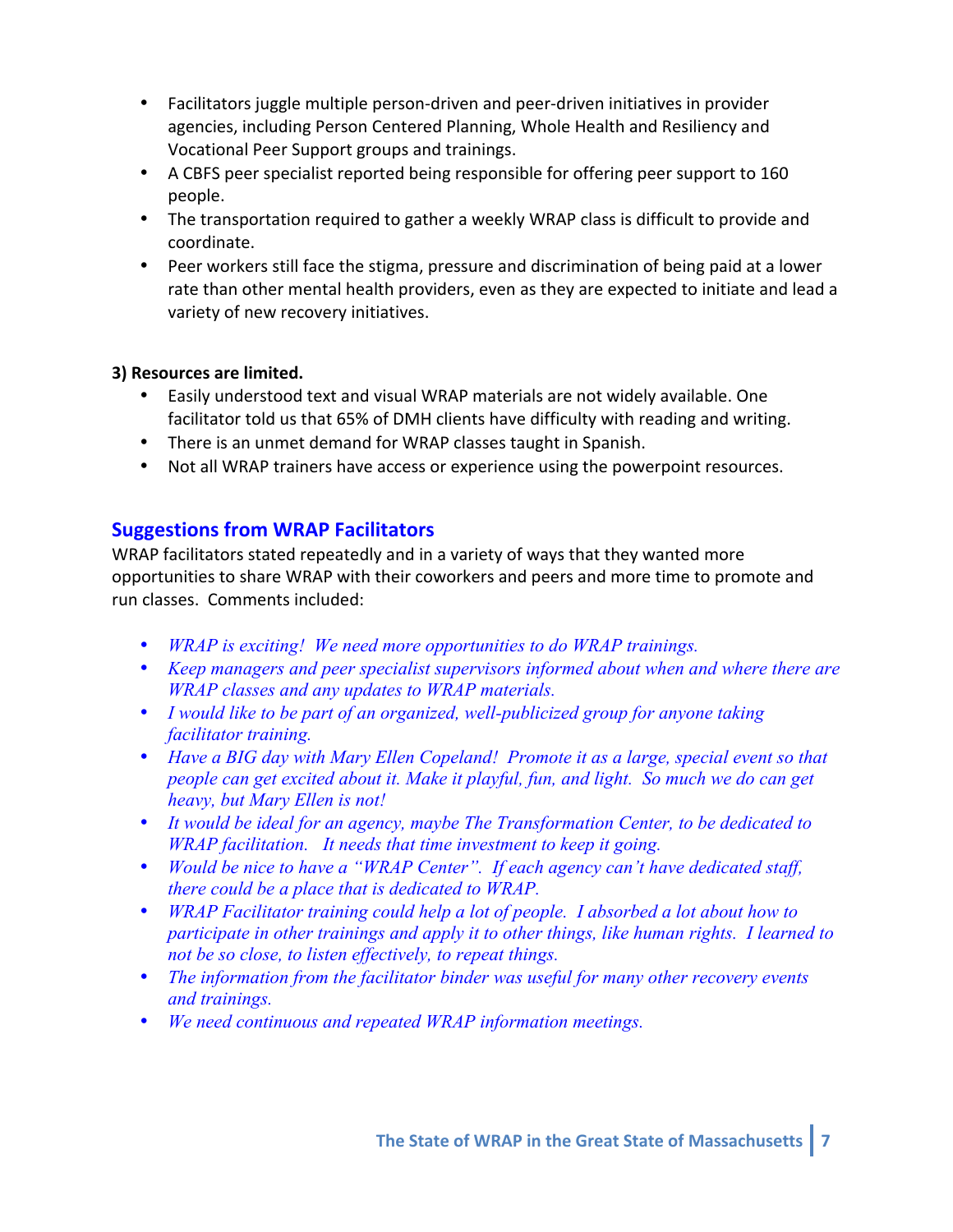# **Findings and"Recommendations**

The Transformation Center's recommendations are organized around six areas that need development. These areas are based on input that was gathered from thirty WRAP facilitators at twenty-one agencies in the spring of 2012.

The recommendations are not intended to prevent people from developing their own WRAP in creative ways.

#### #1 Finding: Trained WRAP facilitators are vitally needed statewide.

This sampling shows that over 26 facilitators are needed just for the 21 agencies that we spoke with. Three of the six Recovery Learning Communities do not offer WRAP classes as of this writing. Some agencies have only one WRAP facilitator and therefore cannot offer classes consistent with best practices, which require two trained facilitators to lead WRAP.

The WRAP facilitator training developed by Mary Ellen Copeland teaches a unique combination of skills and practices. Combined with other elements of WRAP, facilitators trained in this way have been found to effectively guide people in developing their WRAP.

#### **Recommendations:**

- Every person co-leading a WRAP class needs to be trained using the WRAP model of facilitation.
- The spirit and practice of collaboration, formal and informal, between facilitators and across agencies needs to be supported. Cost and resources sharing improves access to WRAP facilitator training.
- As more people are trained, the capacity of each organization and region to schedule regular classes and mentor new trainees also increases.
- Agencies should hold WRAP informational meetings during orientation training.
- Schedule periodic informational meetings open to anyone and led by people with WRAP experience in order to increase familiarity with WRAP and its values and ethics.

# #2 Finding: Structures and support are necessary to the fidelity of WRAP and to **its values and ethics.**

From this report it is apparent that there are actual or perceived polices and practices that misuse WRAP in the treatment planning process. In interviews and group discussions it was noted that the values and ethics of WRAP were rarely mentioned and did not appear to be central to outreach and planning for WRAP classes.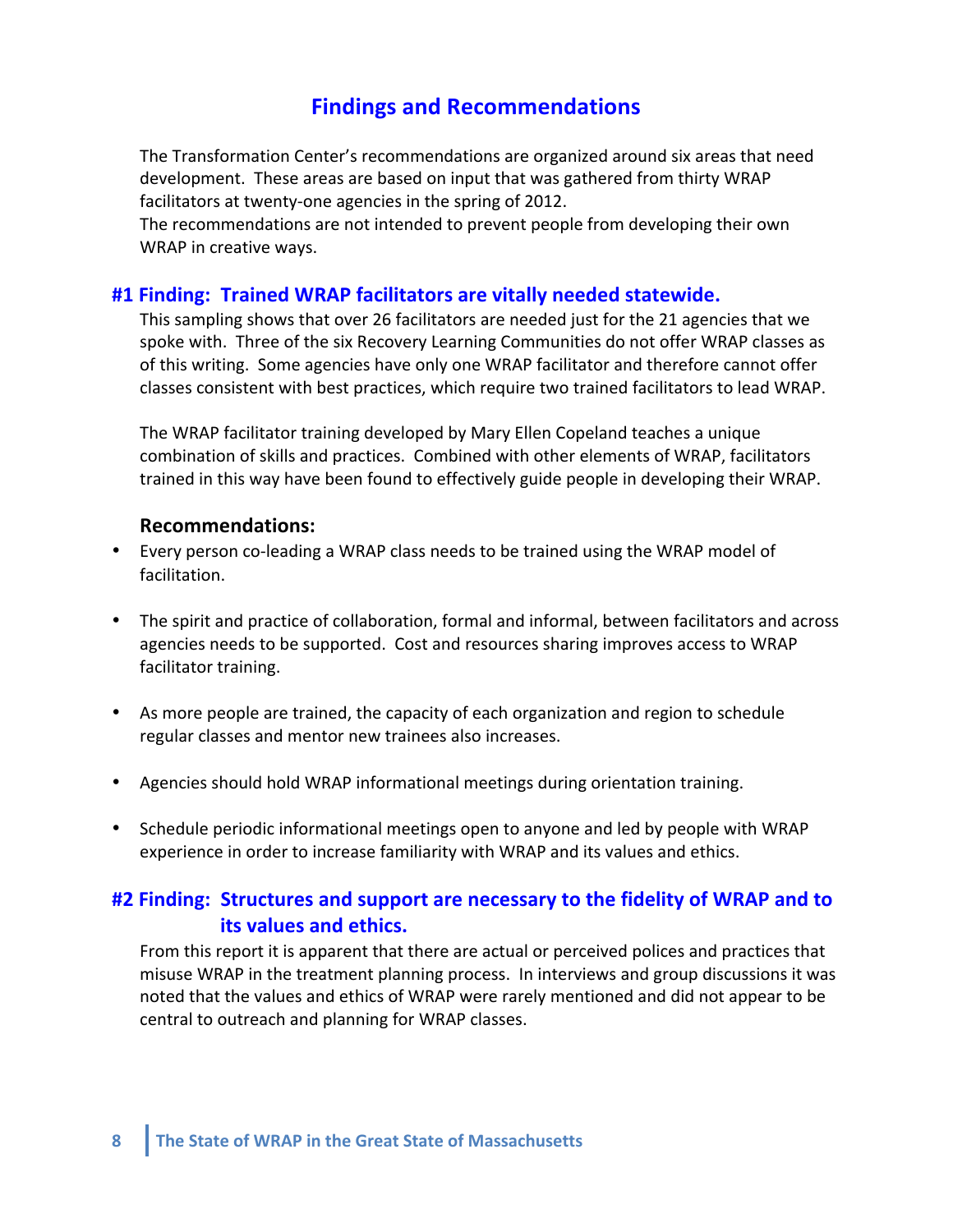## $Recommendations:$

- Organizations need to work with WRAP facilitators to review their policies and ensure that their language and impact are consistent with WRAP principles, values and ethics.
- Regular facilitator meetings and gatherings that include references to the ethics and values would nurture awareness and the ongoing support and resources needed for maintaining fidelity to WRAP.
- Holding events for people attending or graduated from WRAP classes would encourage the continued use of WRAP language, concepts, values and ethics. Creating opportunities for people to re-determine, share and use their plan and wellness tools will promote problem solving and peer support.

# **#3 Finding: Engagement and access to WRAP is essential to a recovery-oriented** system.

WRAP classes open to everyone in the agency and their surrounding communities have already served as powerful places for effective and mutually empowering community connections.!

We also learned that specific groups want better access to WRAP, including: Deaf/Hard of Hearing community members, those who speak Spanish and young adults. Facilitators also want to make WRAP more accessible to the large number of people who are not comfortable reading and writing in English. Some facilitators are already offering WRAP binders with additional pictures and images, colors and open space for writing and drawing.

## $Recommendations:$

- WRAP informational meetings for providers and service users can be used as training opportunities to prepare for hosting meetings in the larger community, or agency meetings could be opened to the community from the start.
- It is recommended that tools for people with limited English literacy be developed and shared more widely while making sure they are consistent with the evidence based WRAP manual. Offering less text-based formats will help send the message that WRAP can be done verbally, in photos, pictures, songs, using objects or in other ways that are satisfying to the person.\*
- WRAP books should be subsidized and available at no cost to people doing their first WRAP.

\*Lee Shuer can share the revised WRAP used at Service Net which incorporates pictures and open space for drawing and writing. *<u>Ishuer@servicenet.org</u>*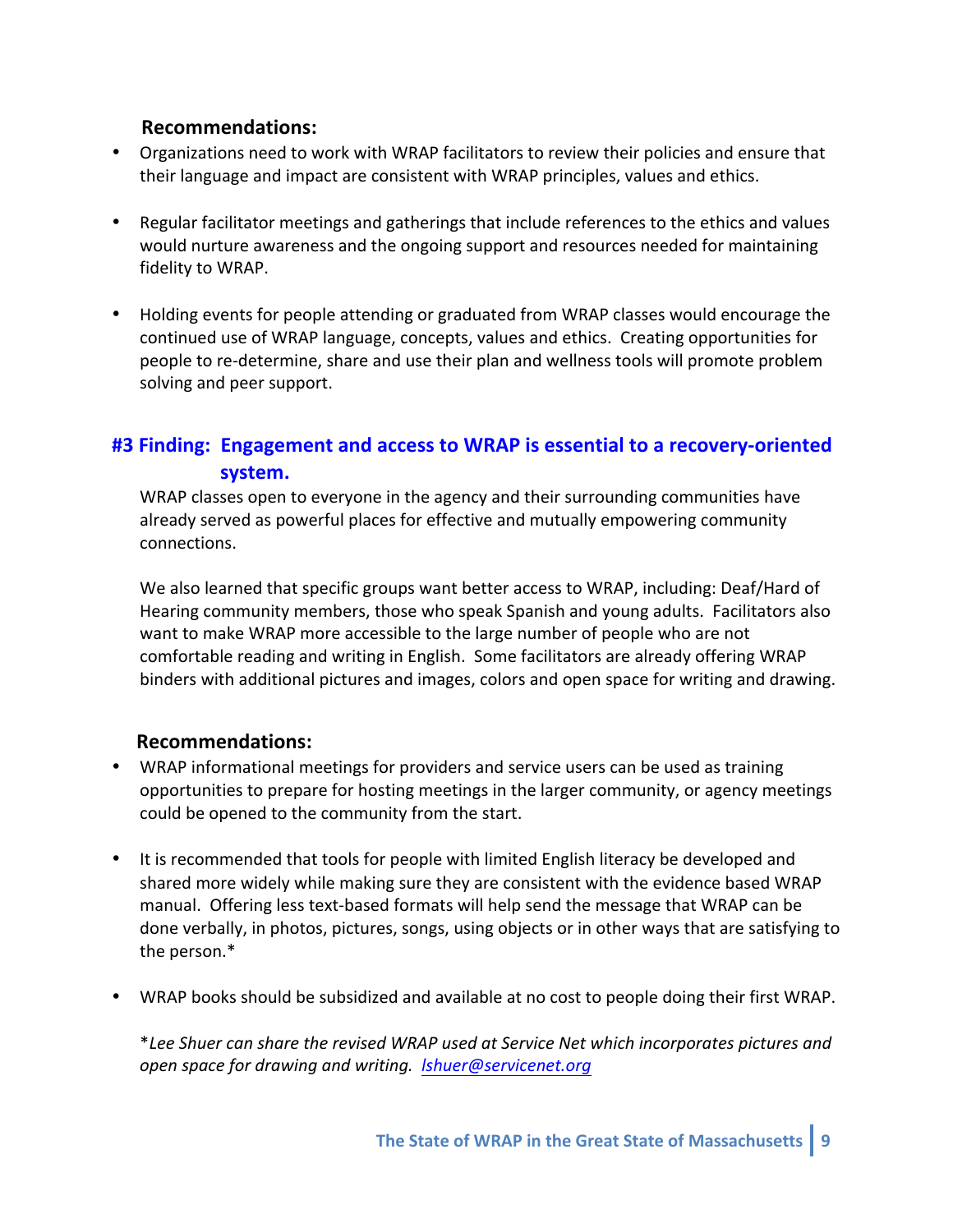#### **#4 Finding: The format of WRAP classes impacts outcomes.**

It seems that once people are engaged with a WRAP class they are likely to continue for 8 or more weeks. All but one (a 6 week series) of the WRAP classes we heard about ran for at least 8 weeks and often more. Recent WRAP Evidenced Based Practice states that WRAP done two and a half hours a week for eight weeks is optimal. The APA study also found that the more class's people attend the more participants' outcomes improved. (American Psychiatric Association, May 31, 2012 Release No. 12-26 http://www.mentalhealthrecovery.com/wrap/APAPressReleasePropensity.htm)

Some facilitators we spoke with achieved positive outcomes by offering one-to-one meetings with people who wanted support or who missed classes to enable them to complete the training and receive a certificate.

#### $Recommendations:$

- Information from facilitators and the research findings support our recommendation to offer WRAP regularly and in a series of eight to twelve weekly classes that run for at least 1  $\frac{1}{2}$  hours each week. Participants in such classes that are co-lead by Certified Facilitators are likely to benefit and are eligible for a WRAP certificate of completion.
- One-to-one WRAP support or mentoring meetings and other creative coaching and peer support is encouraged, as long as meetings are scheduled at the person's request.

## **#5"Finding:""WRAP benefits"from"resource"sharing and"requires"funding.**

#### $Recommendations:$

- To keep costs down and maintain community support we recommend that Advanced Level Facilitators based in MA offer a local 3-day refresher course at least every two years, rather than depend on the Copeland Center's training schedule.
- The Transformation Center welcomes partnerships with organizations interested in sharing WRAP expenses and resources. Contributions would be negotiated and could be based on how many people from each agency/program attend or lead trainings.
- The Transformation Center is in dialogue with the Copeland Center to establish cost effective strategies for MA WRAP facilitators to be trained locally while continuing to benefit from the expertise and leadership of the Copeland Center.

#### **#6 Finding: Facilitators envision a statewide "WRAP Center and Clearinghouse".**

WRAP facilitators from around the state said they would appreciate help in locating WRAP resources, including:

- $\circ$  A dedicated WRAP speakers bureau,
- $\circ$  Information and referral,
- $\circ$  Space to offer classes and trainings and
- $\circ$  A database of local WRAP facilitators and their certifications.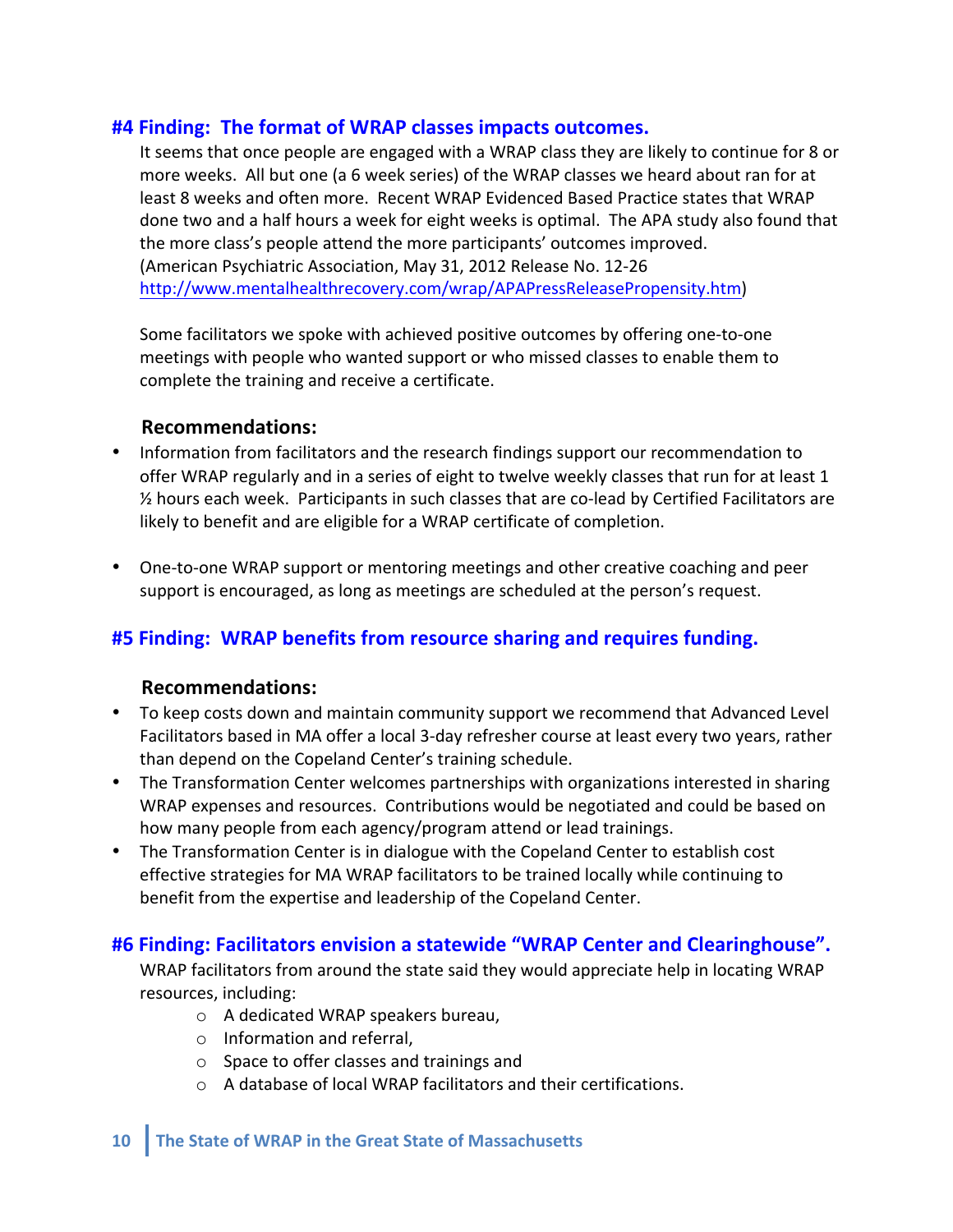#### $Recommendations:$

- The Transformation Center wants to establish and maintain a statewide clearinghouse of the WRAP resources and data needed by facilitators and listed above.
- The WRAP Center would coordinate the sharing of resources across traditional funding boundaries. For example, if training expenses for Advanced Level Facilitators (ALF) from more than one agency were subsidized by the state, trainees would be expected and supported by the WRAP Center to offer facilitator trainings and refresher classes to maintain the statewide workforce of WRAP facilitators.
- Such a project would require coordination by an agency dedicated to the task of recovery workforce development rather than one funded primarily to provide services.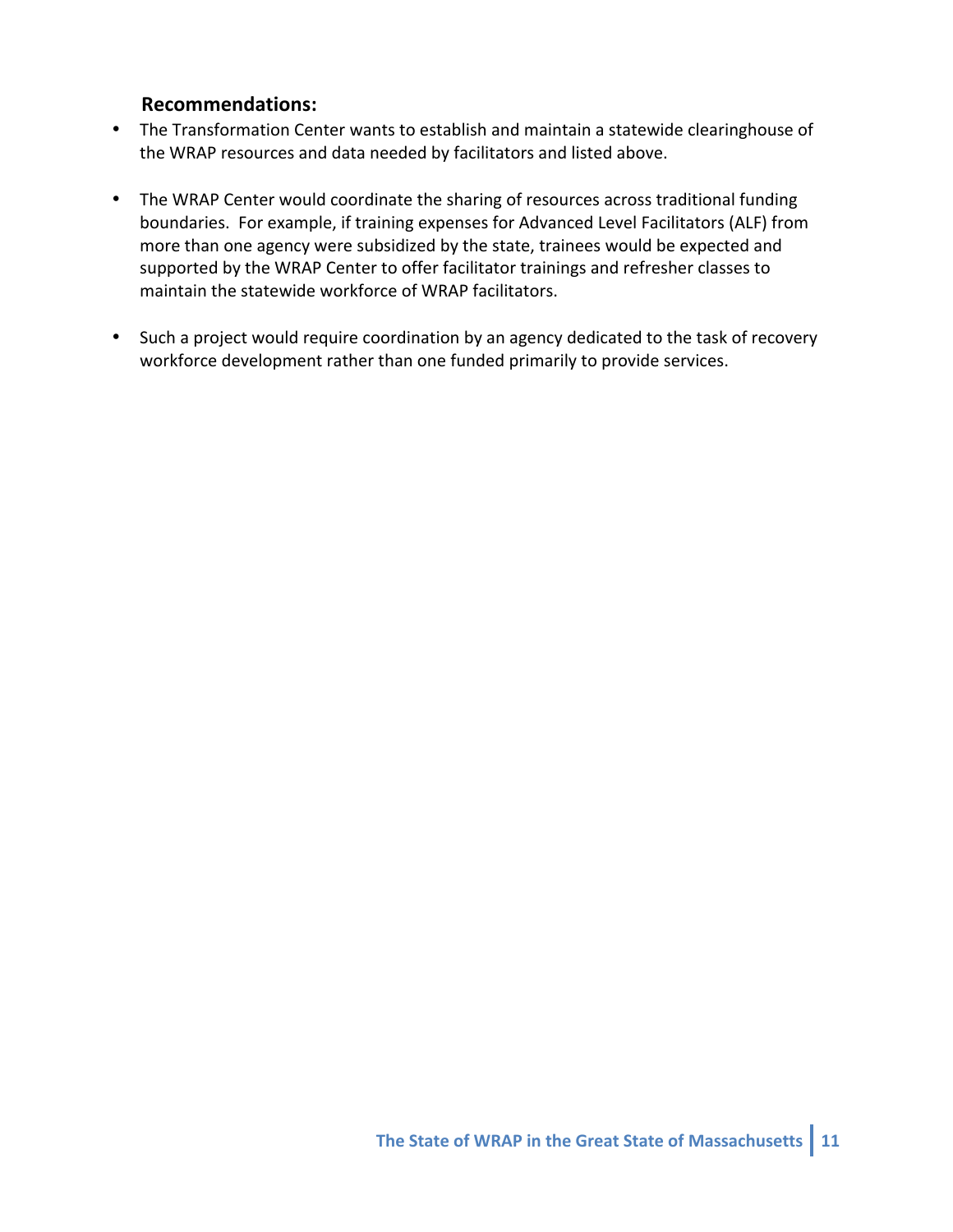# **Appendix A: Methods and Demographics**

### **Data Gathering**

Information was gathered from WRAP Facilitators and Advanced Level Facilitators (ALF). This project was coordinated by The Transformation Center's Wellness Recovery Coordinator, Marina Colonas, ALF, MEd, CPS. Participants in the interviews and focus groups understood that their comments and agencies would be kept anonymous and that reports and presentations would be aimed at improving access to WRAP as an evidence-based practice statewide.

Facilitators were interviewed by phone and in person, both individually and in groups. While data gathering did not follow a rigorous method, detailed notes were taken to document responses, which were than reviewed to find themes. During the course of informal focus groups and interviews, respondents were asked quantitative questions, including:

- How many people had taken WRAP classes with you?
- How many classes are offered in your agency?
- How many facilitators lead WRAP at your agency?
- How many people do you know who want to be trained as a WRAP facilitator?
- How many facilitators are needed at your agency and in your area?
- How many people were trained as facilitators at your agency? Are they currently facilitating classes?
- Who is invited to come to WRAP?
- How are classes scheduled and how often are they offered?

A number of open-ended questions were also asked, including:

- How does your organization support WRAP?
- What are the barriers to offering WRAP in your community?
- How is WRAP information disseminated in your agency?
- Is WRAP part of people's treatment or recovery planning and documentation?
- Aside from groups and classes, how else is WRAP offered?
- Is there anything else you want us to know about your experience with WRAP?

#### **Demographics**

Respondents came from a broad geography and reflect a range of perspectives, both experienced and new facilitators. Its findings are limited, however, given the relatively small sample size and informal self-selection process used for meeting with respondents. This information is likely to be skewed by respondents who were passionate about WRAP and had enough freedom and support at their agency to respond to the questions. As with any inquiry, it is likely that people wanted the approval of the interviewers, so people may not have reported practices inconsistent with how they were trained, often by the Mass WRAP coordinator who also lead the interviews. Facilitators may have reported things being more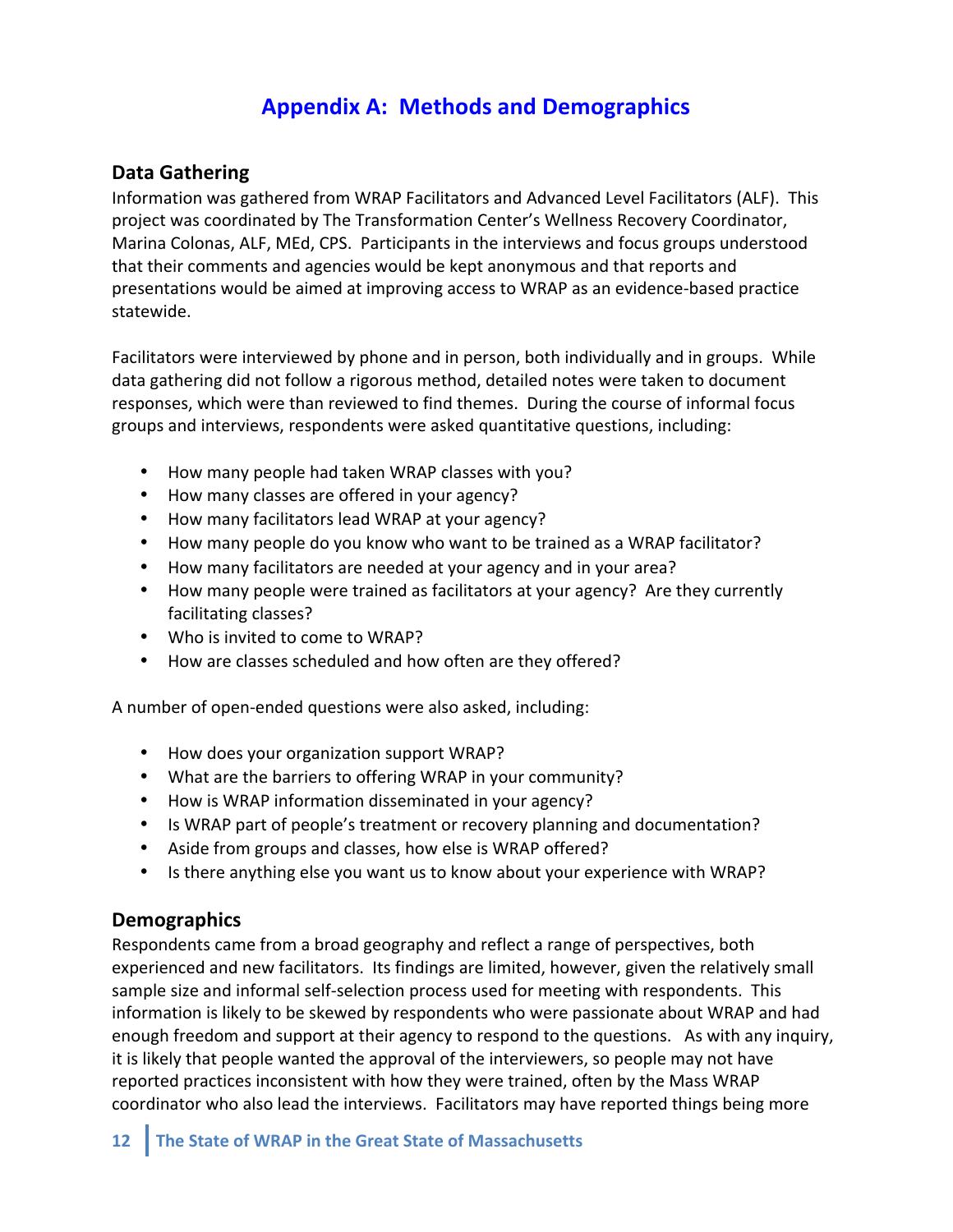positive than they were based on the common respondent bias toward the positive reporting. Based on these considerations, it is likely that situations that were inconsistent with WRAP best practices, values and ethics were not reported.

The findings, particularly quantitative information, should not be read as a definitive description of WRAP. We believe, however, that it describes real trends and hope that it raises relevant questions about how to improve the implementation of WRAP as an evidence-based practice in Massachusetts.

| <b>Status</b>                        | $N =$ | Percent |
|--------------------------------------|-------|---------|
| <b>WRAP Facilitators in database</b> | 75    |         |
| <b>Active Facilitators</b>           | 24    | 32%     |
| Not active                           | 51    | 68%     |
| Active and interviewed               | 19    | 25%     |
| Not active and interviewed           | 11    | 15%     |
| <b>Total Interviewed</b>             | 30    | 40%     |
| Facilitators who left provider sites | 16    | 21%     |
| Trained but never facilitated        | 14    | 19%     |
| Training not completed               | 15    | 20%     |
| Deceased                             | 3     | 4%      |

#### **Demographics: WRAP Facilitators**

## **Demographics: Organizations**

|                                                                   | $N =$          | <b>Offer</b><br><b>WRAP</b> |
|-------------------------------------------------------------------|----------------|-----------------------------|
| <b>Total Organizations</b><br>30 sites represented, 19 offer WRAP | 21 total       |                             |
| Metro Boston                                                      | 5              |                             |
| Southeast                                                         | Δ              | ੨                           |
| Western Mass.                                                     | 4              | $\mathfrak z$               |
| Metro suburban                                                    |                | 3                           |
| Northeast                                                         | $\mathfrak{p}$ | າ                           |
| Central Mass.                                                     |                |                             |